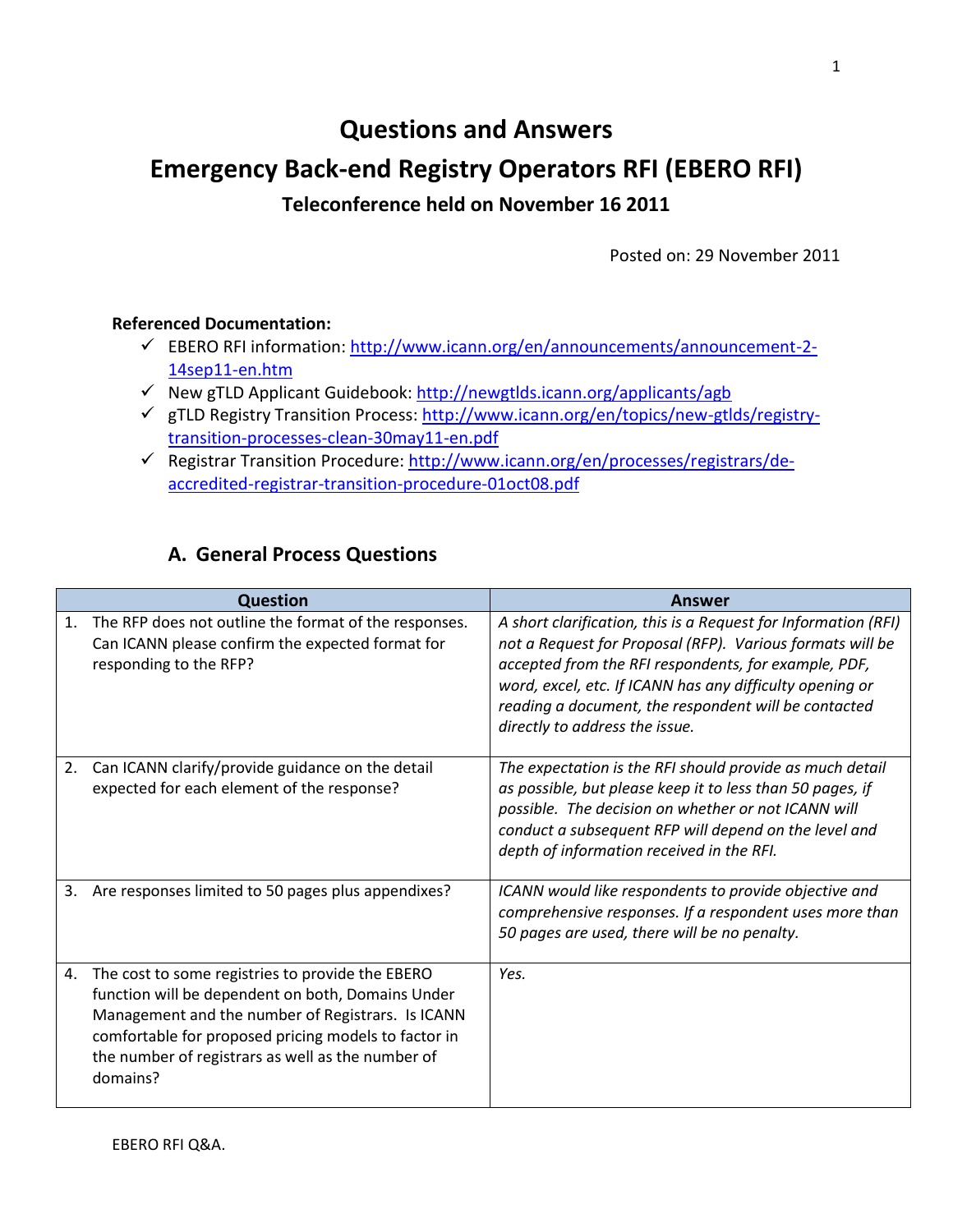|    | 5. Does ICANN expect a business case from RFI<br>respondents?                                                                                                                                                                                                                                                                                                                                                                                                                                                                                                                                                                                                                                                                                                                                                                                                                                                                                                        | No.                                                                                                                                                                                                                     |
|----|----------------------------------------------------------------------------------------------------------------------------------------------------------------------------------------------------------------------------------------------------------------------------------------------------------------------------------------------------------------------------------------------------------------------------------------------------------------------------------------------------------------------------------------------------------------------------------------------------------------------------------------------------------------------------------------------------------------------------------------------------------------------------------------------------------------------------------------------------------------------------------------------------------------------------------------------------------------------|-------------------------------------------------------------------------------------------------------------------------------------------------------------------------------------------------------------------------|
| 6. | The wording of the finance section acknowledges that<br>infrastructure investment is likely to exceed the fees for<br>EBERO services, but it isn't clear whether respondents<br>are supposed to accommodate that.                                                                                                                                                                                                                                                                                                                                                                                                                                                                                                                                                                                                                                                                                                                                                    | Per section 3.3.2, ICANN expects a full standby EBERO<br>capability will incur initial investment. It is expected that<br>the EBERO absorbs this cost or charges a start-up fee.<br>Please refer to the full RFI text.  |
|    | 7. It is our understanding that ICANN has requested<br>potential EBEROs to answer all questions as per section<br>3.0 only. Can ICANN confirm that respondents are only<br>required to answer questions in section 3.0?                                                                                                                                                                                                                                                                                                                                                                                                                                                                                                                                                                                                                                                                                                                                              | Answers to the RFI are not limited to section 3.0. Section<br>2.0, for example, has information that is expected from<br>respondents. Respondents should review all RFI and<br>provide as much information as possible. |
|    | 8. Are we only expected to reply to Section 3? Section 2<br>talks about experiences and capabilities. Are they<br>required?                                                                                                                                                                                                                                                                                                                                                                                                                                                                                                                                                                                                                                                                                                                                                                                                                                          | Answers to the RFI are not limited to section 3.0. Section<br>2.0, for example, has information that is expected from<br>respondents. Respondents should review all RFI and<br>provide as much information as possible. |
| 9. | The first question relates to a point raised in passing at<br>the end of the call. It was said that the RFI responses<br>would be made public or "posted". Section 4.5 of the<br>RFI document states that responses would be kept in<br>confidence. Can you please clarify what part, if any, of<br>the RFI submission will be made public either<br>immediately following the RFI deadline or in a later RFP<br>process? This is important as it will affect the amount<br>of information we are willing to supply at such an early<br>stage in the processes. It is further relevant when you<br>consider whether any future RFP will be limited to RFI<br>participants only or will participation be open to all?<br>We are concerned, amongst other things, that effort<br>dedicated to answering any capability questions and<br>providing suggestions based on our experience will be<br>diluted if this information is redistributed amongst<br>participants. | ICANN does not plan to post the RFI responses. ICANN<br>does plan to post a summary of the RFI responses<br>focusing on the pricing models. ICANN does not plan to<br>identify the responding organizations.            |
|    | 10. Will all of the RFI responses be made publicly<br>available? If so, does that include company financials<br>and CV's?                                                                                                                                                                                                                                                                                                                                                                                                                                                                                                                                                                                                                                                                                                                                                                                                                                            | ICANN does not plan to post the RFI responses. ICANN<br>does plan to post a summary of the RFI responses<br>focusing on the pricing models. ICANN does not plan to<br>identify the responding organizations.            |
|    | 11. Secondly, unfortunately the detail required for the RFI<br>response was not clarified enough, and we are still a<br>little unclear as to what is required. One of the key<br>issues, is that we are not clear on what might be<br>debated and what must be fixed with regards to the                                                                                                                                                                                                                                                                                                                                                                                                                                                                                                                                                                                                                                                                             | While the goal is not modify the proposed EBERO model,<br>each applicant should present their plans to best<br>demonstrate their capabilities to manage an efficient and<br>effective process.                          |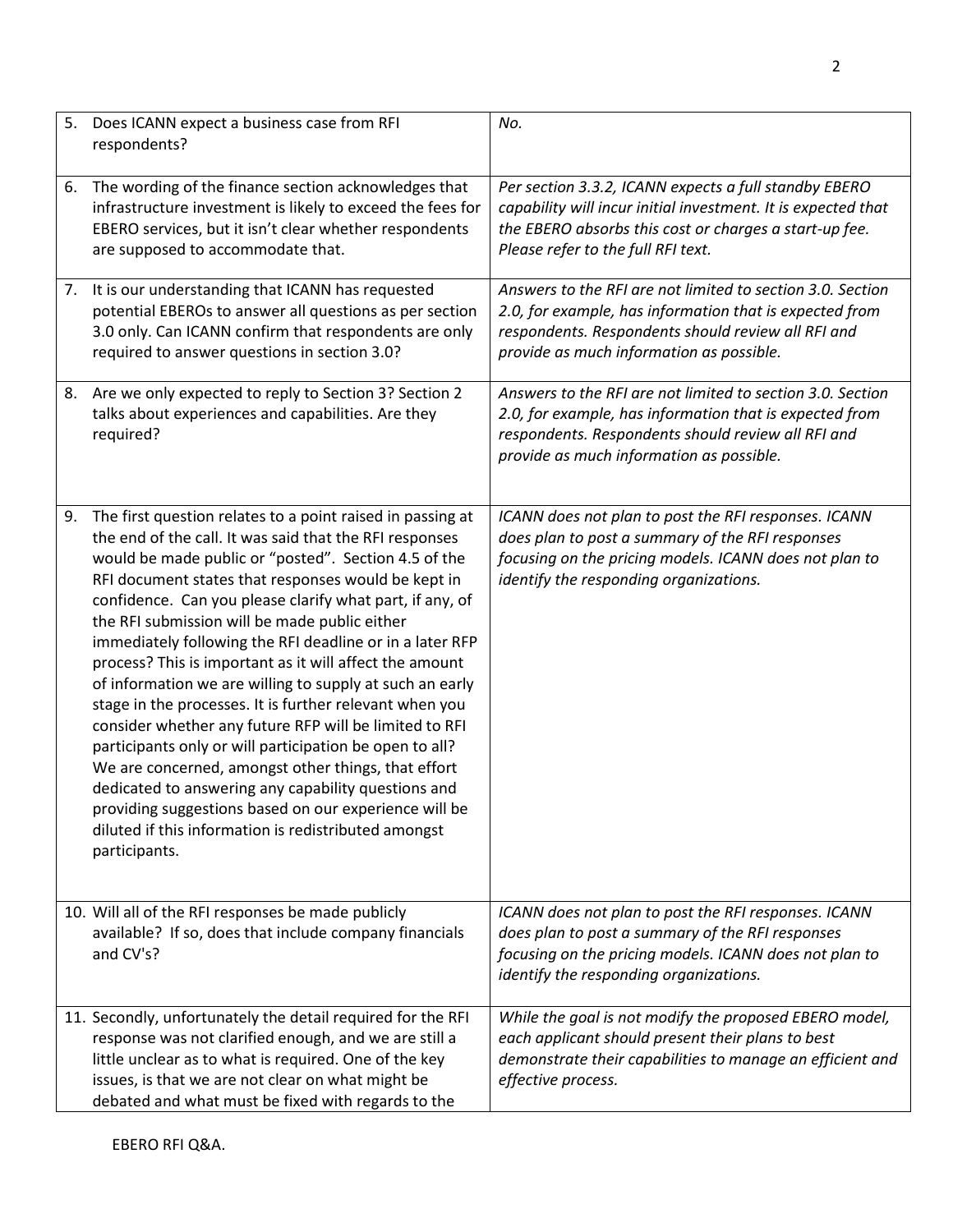| questions throughout the RFI, excluding section 3. For<br>example, our experience transitioning existing registries<br>and our analysis of the new gTLD transition<br>requirements has made clear several short comings in<br>the proposed procedure. We can nevertheless describe<br>a preparedness which will accommodate the existing<br>transition process as we have the capability to do so.<br>Alternatively we could propose procedures which we<br>believe would be more effective and robust. We would<br>like some clarity regarding which ICANN is seeking;<br>suggestions for modifications to existing processes or a<br>capability to support the current processes as they are<br>defined? |                                                                                                                                                                                                                                                                                                                                                                                |
|------------------------------------------------------------------------------------------------------------------------------------------------------------------------------------------------------------------------------------------------------------------------------------------------------------------------------------------------------------------------------------------------------------------------------------------------------------------------------------------------------------------------------------------------------------------------------------------------------------------------------------------------------------------------------------------------------------|--------------------------------------------------------------------------------------------------------------------------------------------------------------------------------------------------------------------------------------------------------------------------------------------------------------------------------------------------------------------------------|
| 12. Should the EBERO service provider anticipate getting<br>Whois files in advance similar to the other archive<br>processes?                                                                                                                                                                                                                                                                                                                                                                                                                                                                                                                                                                              | No, the EBERO will not have access to registration data<br>escrow files until and unless a registry has already failed<br>on the performance requirements outlined in Specification<br>10 of the new gTLD Registry Agreement and it is<br>scheduled by ICANN for Emergency Transition.                                                                                         |
| 13. What is the timeline beyond November 30th? Will it be<br>finalized before January 12 <sup>th</sup> ?                                                                                                                                                                                                                                                                                                                                                                                                                                                                                                                                                                                                   | The EBERO selection process and further development of<br>the EBERO program will happen during 2012. A timeline is<br>being developed and will be available in the near future.<br>The EBERO selection will not be finalized before January<br>12.                                                                                                                             |
| 14. What is the thought behind only accrediting enormous<br>incumbent registries who are capable of handling .com<br>and .org-like zones?                                                                                                                                                                                                                                                                                                                                                                                                                                                                                                                                                                  | It is not true ICANN is only looking to engage "enormous<br>incumbent registries". ICANN is looking to engage a<br>number of sustainable organizations capable of handling<br>EBERO activities in an efficient and effective manner. For<br>example, RFI section 2.2.1 requires capability of<br>managing queries equivalent to zone of approximate 1<br>million domain names. |
| 15. Under the current requirements for the EBERO, can an<br>applicant provide some of its capabilities through<br>partnerships, e.g., with a call center?                                                                                                                                                                                                                                                                                                                                                                                                                                                                                                                                                  | Yes, but providers/partners should be disclosed.                                                                                                                                                                                                                                                                                                                               |
| 16. What is the thinking behind requiring "thought<br>leadership" as a necessity from the EBERO?                                                                                                                                                                                                                                                                                                                                                                                                                                                                                                                                                                                                           | The RFI requested that organizations highlight their<br>experience through examples of industry participation<br>and publications, which hopefully will evidence<br>leadership, creativity and innovation.                                                                                                                                                                     |

3

## **B. Technical questions**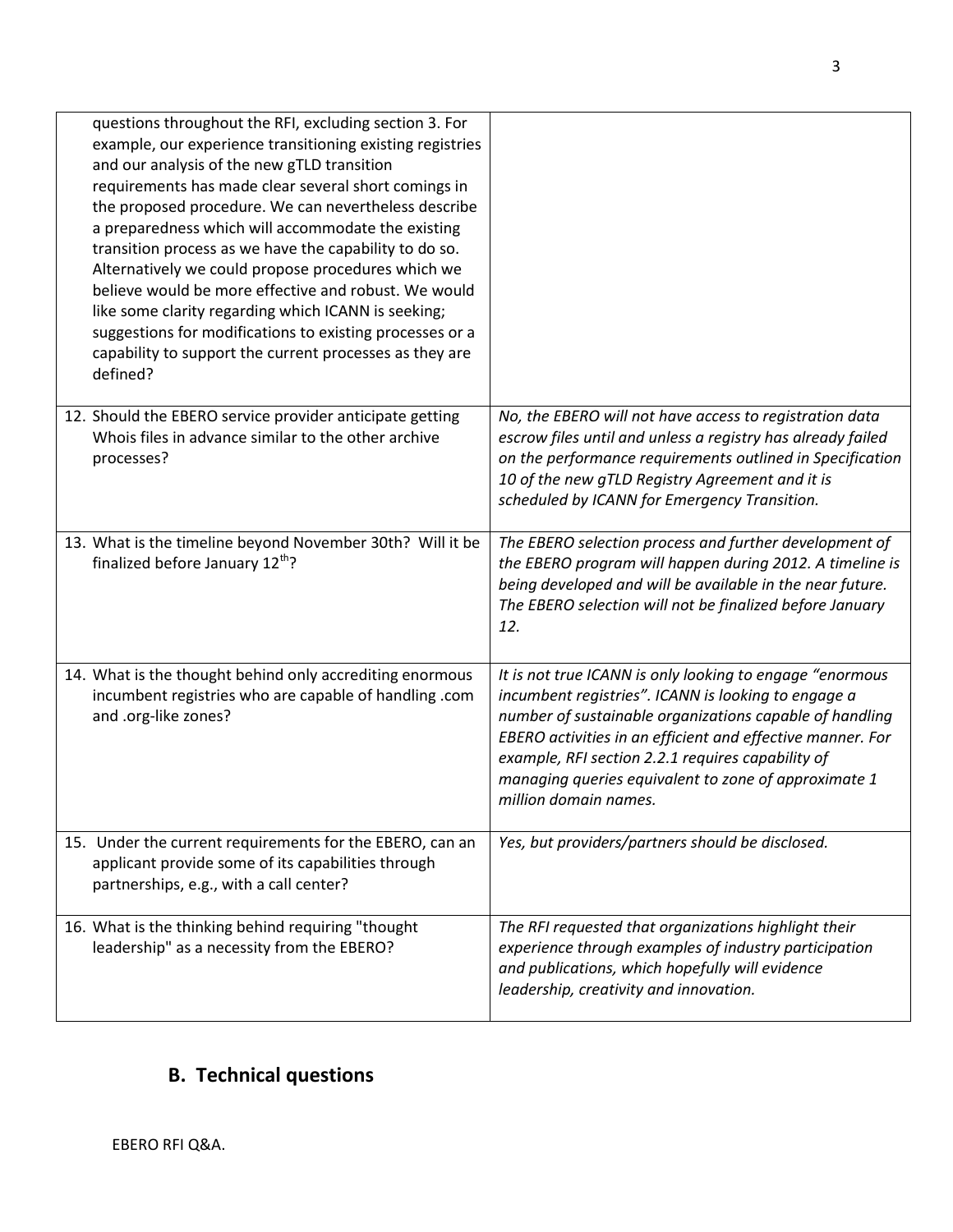| <b>Question</b>                                                                                                                                                                                                                                                                                                                                                                                                                                                                                                                   | <b>Answer</b>                                                                                                                                                                                                                                                                                                                                                                   |
|-----------------------------------------------------------------------------------------------------------------------------------------------------------------------------------------------------------------------------------------------------------------------------------------------------------------------------------------------------------------------------------------------------------------------------------------------------------------------------------------------------------------------------------|---------------------------------------------------------------------------------------------------------------------------------------------------------------------------------------------------------------------------------------------------------------------------------------------------------------------------------------------------------------------------------|
| 17. On page 7 of the RFI, the "Required Capabilities"<br>required the ability to adapt to additional DNS record<br>types and behaviors. Could you give us a specific<br>explanation about additional types and behaviors?                                                                                                                                                                                                                                                                                                         | The issue here is the ability to adapt. In principle, the<br>EBERO is expected to operate a plain vanilla registry. One<br>example is the EBERO ability to adapt to services that<br>require DNS records outside of the customary.                                                                                                                                              |
| 18. On page 8, the "Required Capabilities" section<br>mentioned that "An EBERO will comply with<br>Specification 6, Section 1.1 and Section 1.4 of the<br>Registry Agreement". We believe Section 1.1 has no<br>direct logical relations with this specific issue, while<br>section 1.2 is more related to the question of IDN<br>registrations. Please further confirm this.                                                                                                                                                     | The EBERO is expected to comply with technical<br>specifications as related to the five critical registry<br>functions outlined in the new gTLD Program. Details will<br>be negotiated in the future.                                                                                                                                                                           |
| 19. On page 10, the "Required Experience" section<br>mentioned that it is desired that "Applicant<br>demonstrate experience in the aforementioned Escrow<br>functions of least one year. Applicant may also describe<br>equivalent or similar systems experience in escrowing<br>mission critical data". Please help us clarify the escrow<br>functions are either referring to the escrowing data<br>transferring function or just data escrow function. Do<br>years of escrowing data for registrar fulfil this<br>requirement? | The requirement is for the transferring data function, not<br>the data escrow agent function.                                                                                                                                                                                                                                                                                   |
| 20. With reference to the Service Level Agreement of 24<br>hours upon receipt of data for WHOIS, is this a realistic<br>timeframe, as some registries believe that to do a<br>"Controlled Migration" of the data, it could take up to<br>48 hours?                                                                                                                                                                                                                                                                                | The current EBERO SLA requirement is to activate Whois<br>within 24 hours after receiving the data. Respondents<br>should say what impact it might have in their pricing<br>structure. If, for any reason, the RFI respondent believes<br>this is unrealistic expectation, please explain why in<br>details and optionally propose alternative scenarios,<br>including pricing. |
| 21. With reference to the Service Level Agreement of 4<br>hours upon request from ICANN for DNS/DNSSEC, does<br>this also include week-ends (i.e. can it happen at any<br>time), as this could impact resourcing levels?                                                                                                                                                                                                                                                                                                          | Yes, it is expected to include weekends as the Domain<br>Name System (DNS) is a critical service.                                                                                                                                                                                                                                                                               |
| 22. Will it be necessary for us to make a daily copy of their<br>zone file, or can we get this from a central repository at<br>the point of failure?                                                                                                                                                                                                                                                                                                                                                                              | ICANN is requesting that each EBERO does this copy,<br>however, the idea of a central repository for EBERO<br>services is good and ICANN is open to exploring this<br>option in the future.                                                                                                                                                                                     |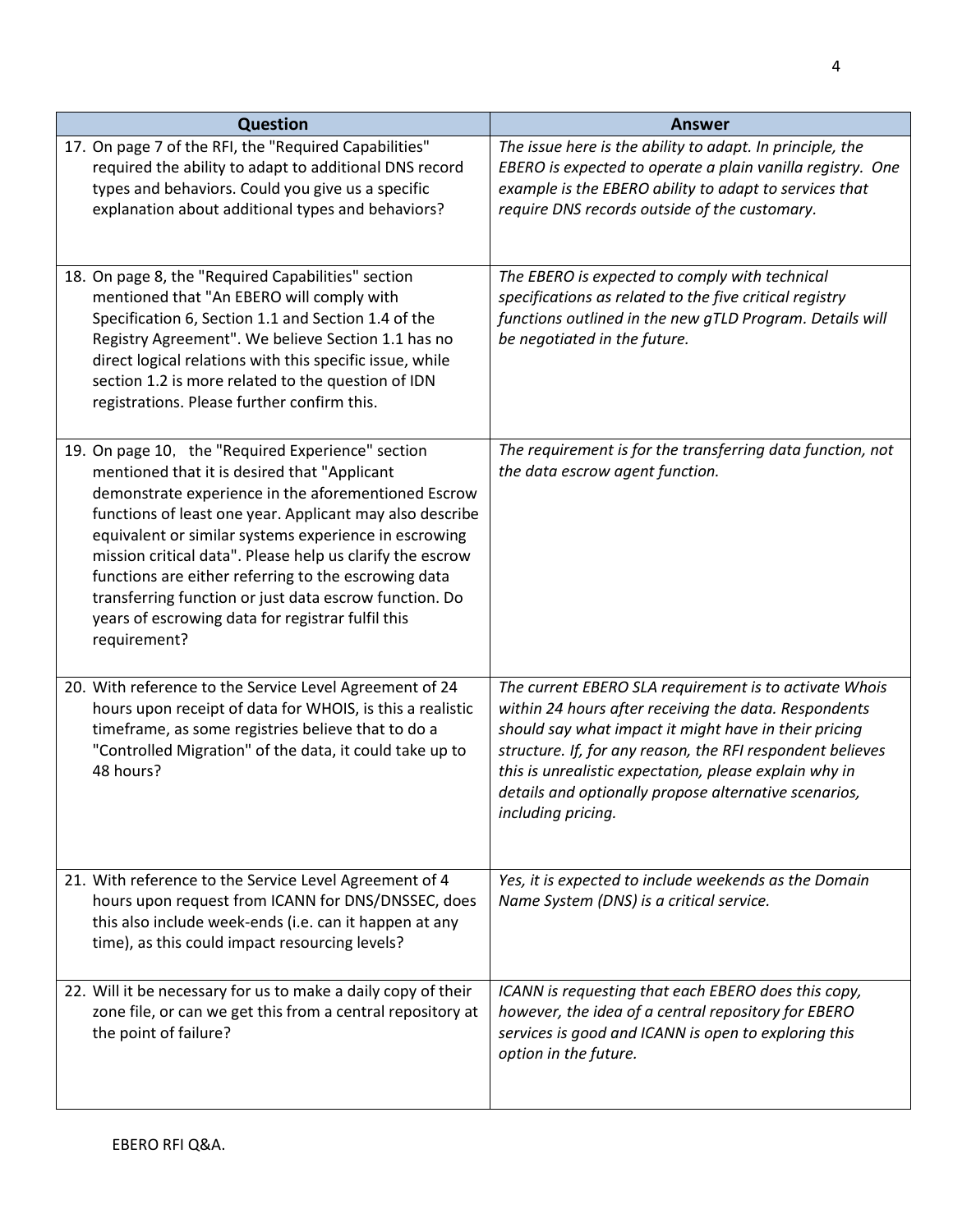| 23. On page 7, the "Required Capabilities" asked the EBERO<br>to keep pace with new DNS practices. Refer to the term<br>of "DNS practices"; could you please give us a detailed<br>explanation with examples? Moreover, how can we<br>comply with this requirement?                                                                                                                                                                                                                        | DNS practices can change over time, for example a new or<br>evolving industry best practices. ICANN is simply asking<br>the EBERO to explain how it intends to keep its practices<br>current.                                                                                                                                                                                                                                                                                                                                                                                                                                                                                                                                       |
|--------------------------------------------------------------------------------------------------------------------------------------------------------------------------------------------------------------------------------------------------------------------------------------------------------------------------------------------------------------------------------------------------------------------------------------------------------------------------------------------|-------------------------------------------------------------------------------------------------------------------------------------------------------------------------------------------------------------------------------------------------------------------------------------------------------------------------------------------------------------------------------------------------------------------------------------------------------------------------------------------------------------------------------------------------------------------------------------------------------------------------------------------------------------------------------------------------------------------------------------|
| 24. On page 11, the "Required Experience" section<br>required "applied operational test certification, (EPP<br>and EBERO connectivity test)." We wonder what kind of<br>proof is required for the test certification or if it<br>requires meeting any global standards?                                                                                                                                                                                                                    | Please feel free to disregard this requirement.                                                                                                                                                                                                                                                                                                                                                                                                                                                                                                                                                                                                                                                                                     |
| 25. Can ICANN provide a clarification of the allowed<br>commands?                                                                                                                                                                                                                                                                                                                                                                                                                          | Typically, the EBERO will not accept new domains, domain<br>renewals, domain transfers, or domain name deletions<br>from registrars. However, under certain exceptional cases<br>the aforementioned operations will be accepted, e.g.,<br>under the Expedited Registry Security Request, UDRP, or<br>any other ICANN domain name dispute resolution<br>procedures. Bulk domain transfers can be approved by<br>ICANN for domains sponsored by registrars that no longer<br>can service them (e.g., registrar has been de-accredited).<br>Emergency Operator will not expire registrations or auto-<br>renew them. The rest of the standard domain name,<br>contact, and host (RFC 5730-34, 5910) SRS operations will<br>be allowed. |
| 26. The RFI states "An EBERO will be expected to run a<br>customized reduced SRS that does not require billing<br>functions, since the domains will operate in trust with<br>an EBERO and associated costs normally charged to the<br>registrars and subsequently registrants will be<br>suspended."<br>In relation to the above statement; If a domain is<br>deleted prior to the migration, however is still<br>restorable, when it is migrated into the registry can it<br>be restored? | Yes, the data escrow deposits should contain the<br>necessary information to make that operation possible.                                                                                                                                                                                                                                                                                                                                                                                                                                                                                                                                                                                                                          |
| 27. Given that no new/renew/delete transactions are<br>allowed during EBERO, could you explain the rationale<br>for the following: "The SRS can be expected to handle<br>up to 20,000 concurrent client connections and a daily<br>minimum peak volume of 2 million transactions with a<br>read/write ratio of 10/1 (based on an estimated 1<br>million aggregate domains in the EBERO)."                                                                                                  | The reason is the update transactions. If applicant<br>believes the requirement is not adequate, we'd appreciate<br>your considerations and suggested requirement.                                                                                                                                                                                                                                                                                                                                                                                                                                                                                                                                                                  |
| 28. An EBERO will be expected to maintain its own archive                                                                                                                                                                                                                                                                                                                                                                                                                                  | ICANN is requesting that each EBERO does this copy,                                                                                                                                                                                                                                                                                                                                                                                                                                                                                                                                                                                                                                                                                 |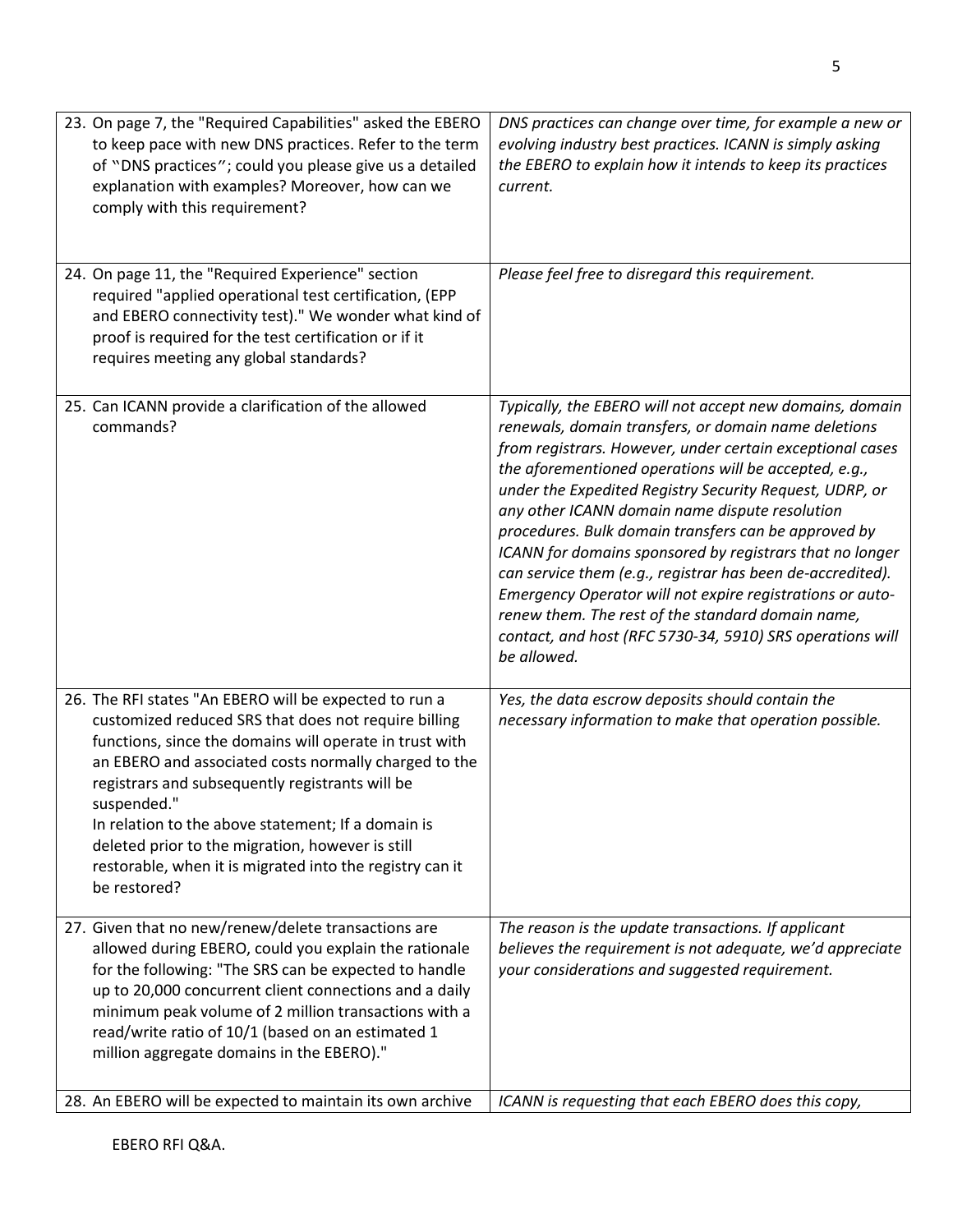| of all daily gTLD zone files in order to quickly resume<br>DNS service in case of emergency. Is it possible for<br>ICANN to maintain a single archive for multiple<br>EBERO <sub>s</sub> ?                                                                                                                                                                                                                                                                                   | however, the idea of a central repository for EBERO<br>services is good and ICANN is open to exploring this<br>option in the future.                                                                                                                                                     |
|------------------------------------------------------------------------------------------------------------------------------------------------------------------------------------------------------------------------------------------------------------------------------------------------------------------------------------------------------------------------------------------------------------------------------------------------------------------------------|------------------------------------------------------------------------------------------------------------------------------------------------------------------------------------------------------------------------------------------------------------------------------------------|
| 29. Registrar and Registrant communication will have a<br>significant impact on Customer Service. Could you<br>explain the rationale and assumptions for the<br>following: "Past experience operating a 24/7 Customer<br>Service and Response Capability with minimum weekly<br>peak volumes of 100 support incidents, with 80% of 1st<br>contact by email and 20% by phone (based on an<br>estimated 1 million aggregate domains in the EBERO<br>operated registry system)? | ICANN does not expect the EBERO to account for<br>Registrant customer service, that is a responsibility for the<br>Registrars. If applicant believes the requirement is not<br>reasonable, we'd appreciate your considerations and<br>suggested requirement.                             |
| 30. Why are there no questions about flexibility of<br>software? While one TLD might look like .org, another<br>one might have quite complex business rules around<br>eligibility, use, etc. It seems obvious that this criteria is<br>just as important -- why is it not included?                                                                                                                                                                                          | The EBERO is expected to operate only the five critical<br>registry functions. For example, varying registration<br>eligibility rules in different TLDs should not be relevant to<br>the EBERO since the EBERO will not be expected to<br>process new registrations.                     |
| 31. There appears to be an assumption that only registries<br>with experience in high-volume zones can handle high-<br>volume zones. This is quite different than the<br>assumption in the gTLD Applicant Guidebook, which<br>assumes that with some planning and appropriate<br>spending, every applicant should be able to handle its<br>projected volumes. Why the difference?                                                                                            | ICANN is looking to engage a number of sustainable<br>organizations capable of handling EBERO activities in an<br>efficient and effective manner. For example, RFI section<br>2.2.1 requires capability of managing queries equivalent<br>to zone of approximate 1 million domain names. |
| 32. Why is there a requirement for a call center? 250<br>ccTLDs run without call centers of the capacity defined<br>in the EBERO. Even if the registry uses an extensive<br>registrar network, there are only a few hundred active<br>registrars. Please explain the logic of requiring a call<br>center.                                                                                                                                                                    | EBERO is required to provide robust and timely support to<br>registrars, for example 24/7 support. If the RFI respondent<br>believes the requirement is not reasonable, ICANN<br>appreciates comments on additional considerations and<br>suggested requirements.                        |

### **C. Non-Technical Questions**

*Note: Several questions reference EBERO and ICANN day to day operations and process details. ICANN is planning to further develop and streamline several of these details with the help of the selected EBEROs. For this reason, several of the questions below will have the same answer.*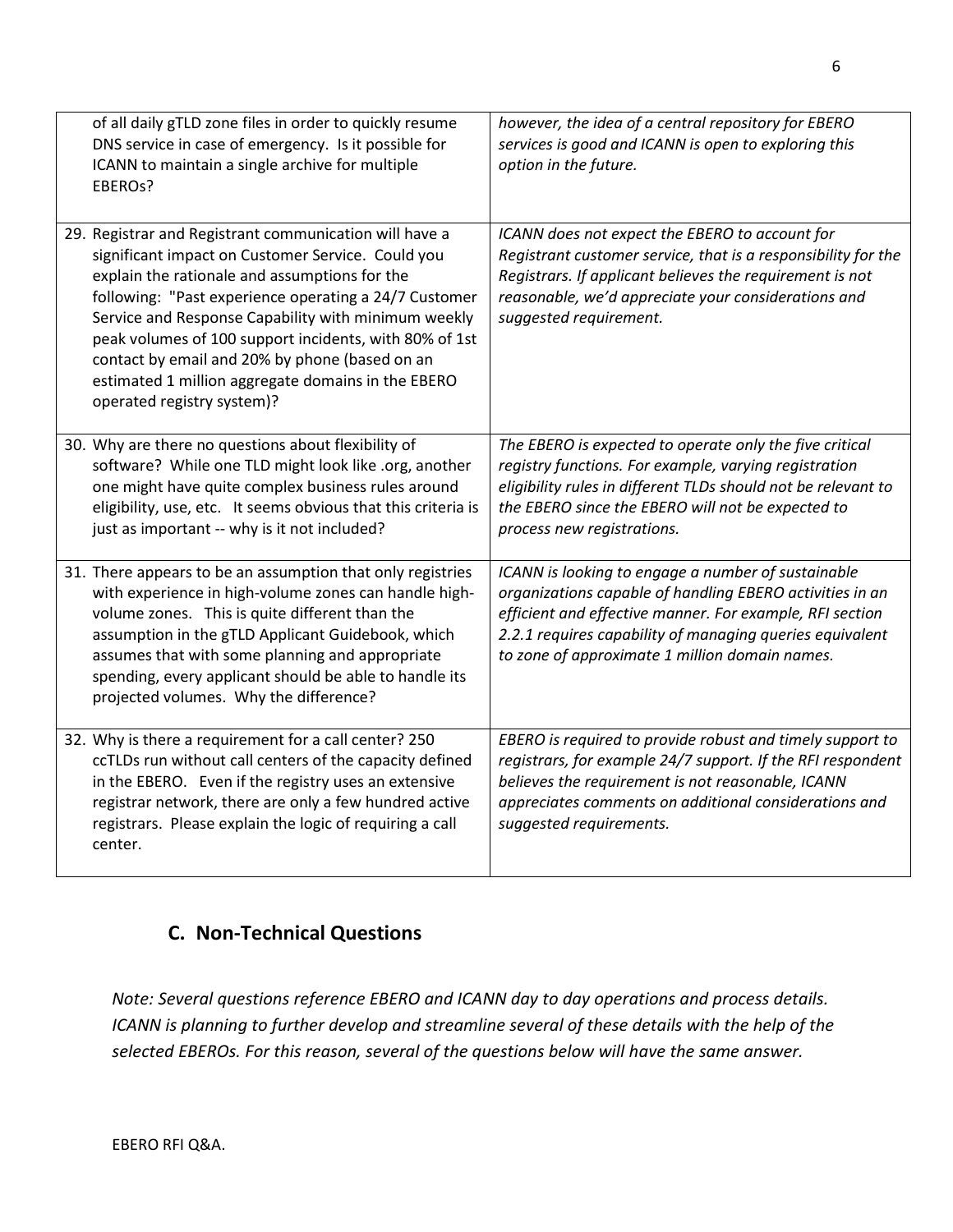| <b>Questions</b>                                                                                                                                                                                                                                                                                                                                                                                                                      | <b>Answers</b>                                                                                                                                                                                                                                                                                                                                                                                                                                                                                                                                                                                  |
|---------------------------------------------------------------------------------------------------------------------------------------------------------------------------------------------------------------------------------------------------------------------------------------------------------------------------------------------------------------------------------------------------------------------------------------|-------------------------------------------------------------------------------------------------------------------------------------------------------------------------------------------------------------------------------------------------------------------------------------------------------------------------------------------------------------------------------------------------------------------------------------------------------------------------------------------------------------------------------------------------------------------------------------------------|
| 33. On page 13, the "Required Response Item" asked for<br>whether the organization is an affiliate of any ICANN<br>accredited registrar, registry or other contracted party<br>and whether the applicant's services have any potential<br>areas of conflict. We wonder what kind of conflict is<br>primarily concerned for this requirement in order to<br>examine if we need to provide further mechanism to<br>avoid such conflict. | ICANN would like a disclosure of potential known<br>conflicts. ICANN wants to ensure that EBERO data is<br>properly managed and segregated.                                                                                                                                                                                                                                                                                                                                                                                                                                                     |
| 34. Will the quarterly ICANN fees be waived during the<br>EBERO phase?                                                                                                                                                                                                                                                                                                                                                                | The EBERO will not be required to pay the quarterly<br>registry fees. These fees will remain the responsibility of<br>the registry.                                                                                                                                                                                                                                                                                                                                                                                                                                                             |
| 35. Is there going to be an early warning system in place for<br>the need for an EBERO to ensure any surprises are<br>mitigated? If so, what would be in place to detect any<br>possible situations?                                                                                                                                                                                                                                  | ICANN plans to operate a Service Level Agreement (SLA)<br>monitoring system for the critical functions, as described<br>in Specification 10 of the New gTLD Registry Agreement.                                                                                                                                                                                                                                                                                                                                                                                                                 |
| 36. How does ICANN expect registries and registrars to<br>provide for an EBERO take-over of a registry? Will<br>contractual provision be made to allow for this event<br>and how will this protect an EBERO provider?                                                                                                                                                                                                                 | The New gTLD Registry agreement already contains some<br>provisions regarding this issue. EBERO respondents are<br>welcome to propose additional contractual provisions<br>that might be beneficial.                                                                                                                                                                                                                                                                                                                                                                                            |
| 37. How do the registrar contractual relationships work<br>under an EBERO? Would there be a need to have any<br>contractual agreements with registrars?                                                                                                                                                                                                                                                                               | Yes, as discussed in the gTLD Registry Transition<br>Processes, EBEROs are expected to offer a lightweight<br>Registry-Registrar Agreement to all registrars that will<br>enable them to perform SRS functions during a temporary<br>transition process. EBERO will be encouraged to engage<br>the registrars before any emergency happens so they are<br>ready to operate (e.g., an agreement is in place,<br>credentials for accessing the SRS are already distributed,<br>operational testing with the EBEROs is done, etc.) should<br>an emergency transition happen for a particular gTLD. |
| 38. How is it decided who will operate the TLD after it<br>moves from the EBERO process?                                                                                                                                                                                                                                                                                                                                              | That process is specified in the gTLD Registry Transition<br>Processes approved as part of the new gTLD Applicant<br>Guidebook.                                                                                                                                                                                                                                                                                                                                                                                                                                                                 |
| 39. What happens if it is a failed registry that is not making<br>any money, poorly marketed and has a very low<br>volume of registrants i.e. it is not a viable business.<br>What happens next? Can we be selective in the TLD's<br>we take on?                                                                                                                                                                                      | When a gTLD fails or an emergency occurs, ICANN will<br>seek to engage one of the contracted EBEROs to<br>temporarily take over the operations. EBEROs should be<br>prepared to take on any TLD without regard to viability of<br>the gTLD's business model.<br>EBEROs will be paid from the Continuity Operations                                                                                                                                                                                                                                                                              |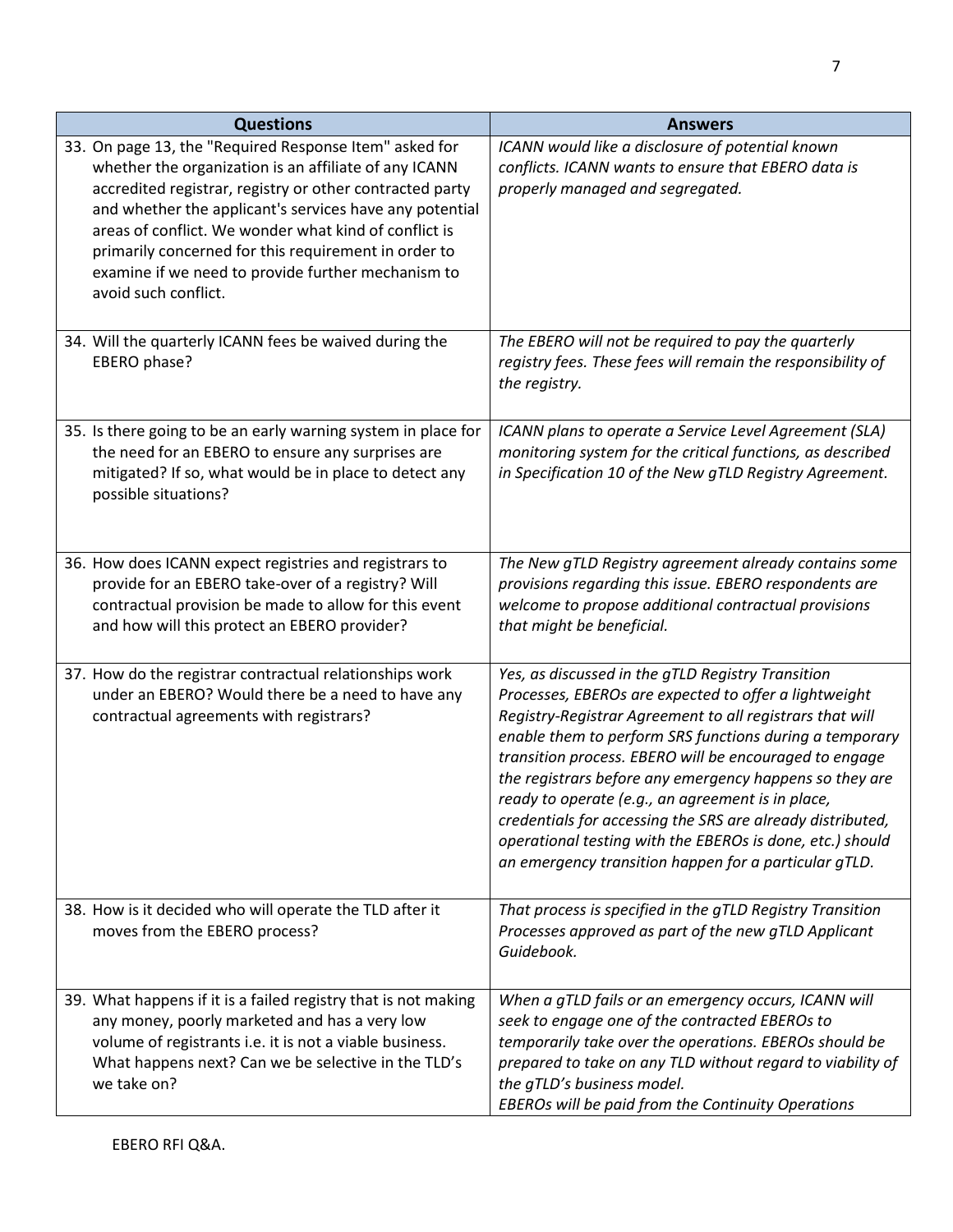|                                                                                                                                                                                                                                                                                                                                                                                                                                                                                                                                                                                                           | Instrument (COI) of the gTLD.                                                                                                                                                                                                                                                                                                                                              |
|-----------------------------------------------------------------------------------------------------------------------------------------------------------------------------------------------------------------------------------------------------------------------------------------------------------------------------------------------------------------------------------------------------------------------------------------------------------------------------------------------------------------------------------------------------------------------------------------------------------|----------------------------------------------------------------------------------------------------------------------------------------------------------------------------------------------------------------------------------------------------------------------------------------------------------------------------------------------------------------------------|
| 40. How long does ICANN anticipate an operator to play<br>the role of an EBERO? What happens if no other<br>registry-operator wants to take charge of the failed<br>registry? Is the EBERO expected to provide services<br>indefinitely?                                                                                                                                                                                                                                                                                                                                                                  | The EBERO contract will run three to five years. The<br>EBERO is expected to service the gTLD for up to three<br>years depending on available funding or until a successor<br>is found.                                                                                                                                                                                    |
| 41. Approximately how long is the EBERO expected to<br>manage a TLD?                                                                                                                                                                                                                                                                                                                                                                                                                                                                                                                                      | The EBERO is expected to service the gTLD for up to three<br>years depending on available funding or until a successor<br>is found.                                                                                                                                                                                                                                        |
| 42. Given the large number of new gTLDs and the variation<br>in size of new gTLDs, will ICANN accredit all qualifying<br>EBERO applicants? If not, what are the criteria for<br>selection?                                                                                                                                                                                                                                                                                                                                                                                                                | ICANN plans to select a limited number of EBEROs based<br>on an assessment of best value, including effectiveness,<br>efficiency and price.<br>The selection is expected to be from the RFI respondents.<br>The EBERO will hold a contract with ICANN. (ICANN is not<br>going to "accredit" any organizations.)                                                            |
| 43. In the event that a registry operator fails to meet the<br>required service levels for, say, one of the critical<br>functions, would all emergency functions be<br>transferred to the EBERO or just the non-compliant<br>function? For instance, if DNS performance was non-<br>compliant, would all critical functions be transferred to<br>the EBERO or just DNS?                                                                                                                                                                                                                                   | ICANN expects the EBERO to be able to take on all the five<br>registry critical functions at any given time.                                                                                                                                                                                                                                                               |
| 44. Could you expand on the following requirement "The<br>EBERO will work with all the accredited registrars that<br>have domains under sponsorship in the gTLD." Will the<br>EBERO be required to have Technical accreditation and<br>Registry-Registrar Agreements (in advance of transfer)<br>with all Registrars? Will the EBERO need to accept the<br>terms and conditions of the RRA that the failed registry<br>provided? Will the EBERO be required to provide the<br>same level of technical performance (for example,<br>number of connections) as the previous Registry for<br>each Registrar? | As discussed in the Registry Transition Processes Memo,<br>EBEROs are expected to offer a lightweight Registry-<br>Registrar Agreement (RRA) to all registrars that will<br>enable them to perform SRS functions during a temporary<br>transition process. ICANN does not expect the EBERO to<br>follow all the terms and conditions (including SLA) of the<br>failed TLD. |
| 45. In the case of single-registrar TLDs (corporate/brand<br>TLD and, in some cases, geographic TLDs) where the<br>failed Registry also operated the Registrar, would the<br>EBERO be expected to assume the role of the Registrar?                                                                                                                                                                                                                                                                                                                                                                       | No. ICANN has separate processes for handling registrar<br>continuity.                                                                                                                                                                                                                                                                                                     |
| 46. Could a new Registry nominate its own (accredited)<br>EBERO prior to launch? This would address the need                                                                                                                                                                                                                                                                                                                                                                                                                                                                                              | The EBERO is expected to operate only the five critical<br>registry functions. For example, varying registration                                                                                                                                                                                                                                                           |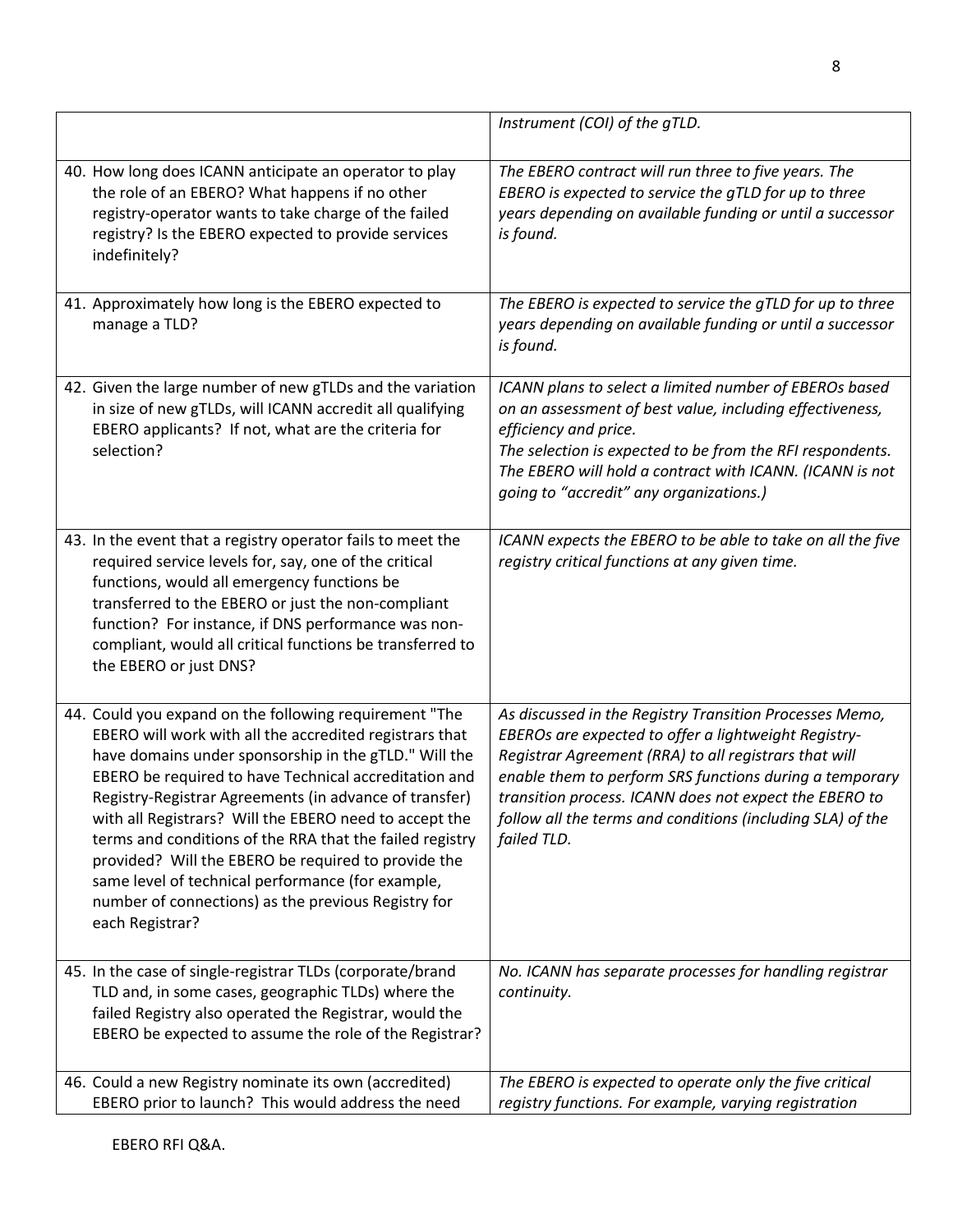| for EBERO implementation of any and all TLD-specific<br>policies (such as, registrant eligibility restrictions). If<br>not, is the EBERO expected to implement the registry<br>policies of every TLD?                                                                                                                                           | eligibility rules in different TLDs should not be relevant to<br>the EBERO since the EBERO will not be expected to<br>process new registrations.                                                                                                                                                                                           |
|-------------------------------------------------------------------------------------------------------------------------------------------------------------------------------------------------------------------------------------------------------------------------------------------------------------------------------------------------|--------------------------------------------------------------------------------------------------------------------------------------------------------------------------------------------------------------------------------------------------------------------------------------------------------------------------------------------|
| 47. Do we get the register of registrars from the Data<br>escrow agent (or ICANN) or do we have to build it<br>ourselves with contact details provided by the<br>registrars? For security reasons it would be preferable<br>to work from the registrar database that we previously<br>in use by the gTLD manager.                               | ICANN will make a list of registrars available to the<br>EBEROs upon EBERO start up and will update EBEROs<br>with new and changed registrar's data.                                                                                                                                                                                       |
| 48. Section 2.2.4 outlines the required experience in<br>DEALING with escrow deposits, and section 3.3.2 covers<br>the fees associated with escrow, but what is the basis<br>for those fees? Is ICANN looking for an EBERO escrow<br>provider as well since that is a separate function that<br>none of the registry service providers handles? | The EBERO will be required to deposit data into escrow<br>for the registries it is operating, just like any other<br>registry. In this context, escrow fees would be the fees the<br>EBERO is paying to a third party escrow agent.                                                                                                        |
| 49. Is there an assumption that every EBERO-accredited<br>registrar should be able to handle any TLD? How was<br>this conclusion reached? Why doesn't ICANN accept a<br>variety of EBEROs, and in the case of a failed TLD,<br>assign it to an EBERO of matching capabilities?                                                                  | ICANN will select multiple EBEROs.<br>The acting EBERO for a gTLD would be selected by ICANN<br>at the time of failure of the operator of said gTLD. At that<br>time ICANN would take into consideration all the<br>available information about the failed gTLD and the<br>available EBEROs in order to select the most suitable<br>EBERO. |
| 50. A new gTLD registry may well be a single registry-<br>registrar bundle -- separate legal existences, but single<br>ownership. Why is there no requirement to be able to<br>handle such a case, which may be fairly common?                                                                                                                  | The EBERO is expected only to operate the five critical<br>registry functions. ICANN has separate processes for<br>handling registrar transition.                                                                                                                                                                                          |
| 51. The EBERO specification (in its linkage with the existing<br>Continuing Operations Instrument) assumes three<br>years of transition and operation by the EBERO<br>operator. In our experience, a typical transition should<br>take no more than a few months. Why the longer<br>period?                                                     | It is true that many transitions could take place in few<br>months, however, the COI was devised to protect<br>registrants and as such it covers the possible scenario of<br>TLD sunsetting.                                                                                                                                               |
| 52. The EBERO may wish to assume permanent operations<br>of the TLD. In that case, they would no longer be<br>"emergency." Why would they then continue to be<br>paid for "emergency" services?                                                                                                                                                 | Please refer to the registry transition processes memo for<br>details on how this would work. In the event the EBERO is<br>selected to become the successor operator, it will no<br>longer act as the EBERO for that TLD, but instead will take<br>on the role of "registry operator" under a separate<br>contract with ICANN.             |
| 53. The EBERO contains many requirements that are                                                                                                                                                                                                                                                                                               | The requirements for the EBEROs are mostly derived from                                                                                                                                                                                                                                                                                    |